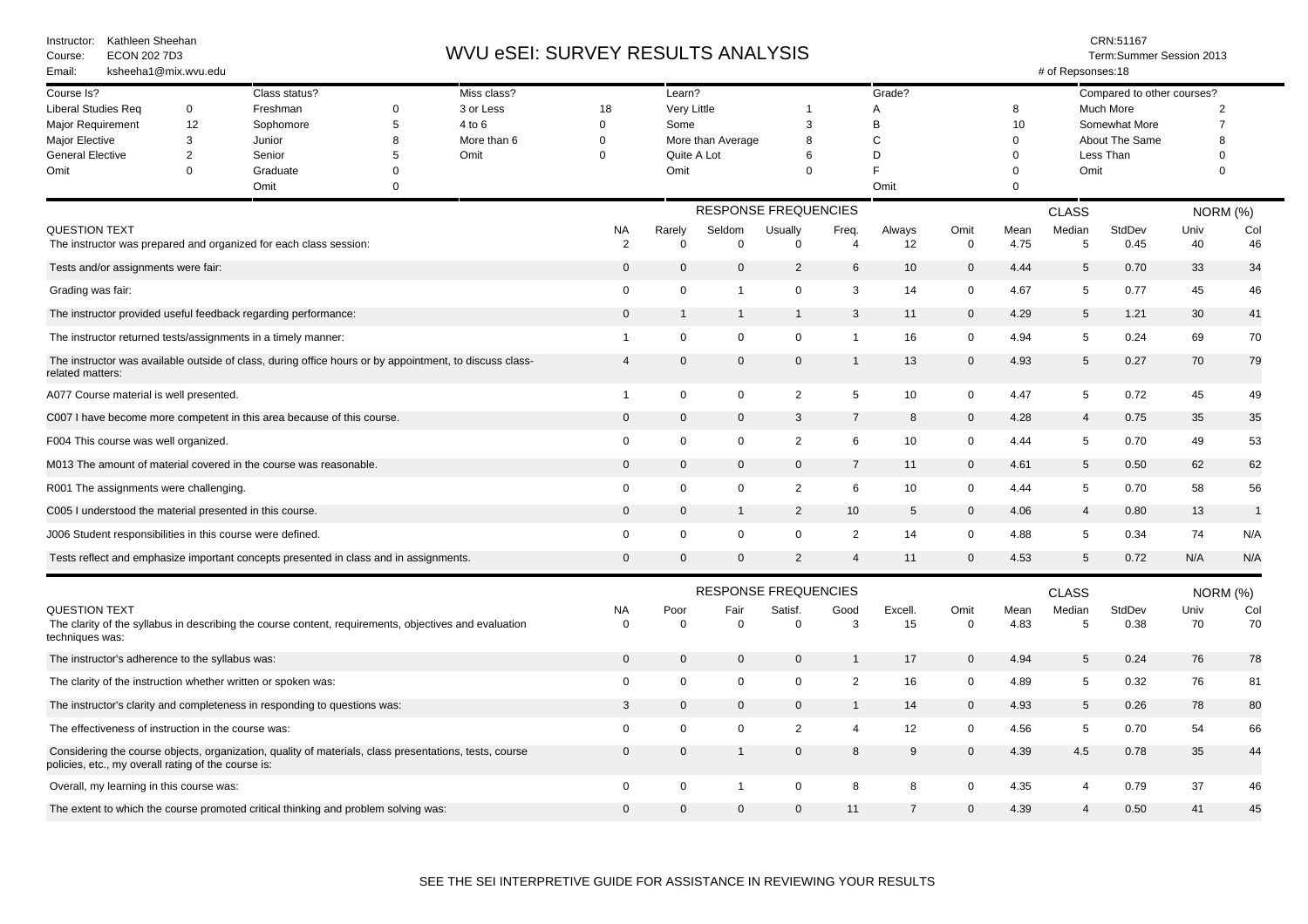## Expand on the above items on which you rated your instructor EXCELLENT, and/or comment on other valuable aspects of the course and instructor.

| -1             | She response in time and she is there whenever I need her                                                                                                                                                                                                                                                                                                                                                                                                                                      |  |  |  |  |  |
|----------------|------------------------------------------------------------------------------------------------------------------------------------------------------------------------------------------------------------------------------------------------------------------------------------------------------------------------------------------------------------------------------------------------------------------------------------------------------------------------------------------------|--|--|--|--|--|
| $\overline{c}$ | No Response Given                                                                                                                                                                                                                                                                                                                                                                                                                                                                              |  |  |  |  |  |
| 3              | The instructor supplied us with ample amounts of material and questions to further understand the concepts of the class. She also had us do discussion assignments, which forced us to broaden our thinking on the<br>material we studied. Overall, I think she made this online class more interactive and intriguing than other online classes I have taken in the past.<br>She was very organized. She seemed like she really wanted us to know the information and answers questions well. |  |  |  |  |  |
| 4              |                                                                                                                                                                                                                                                                                                                                                                                                                                                                                                |  |  |  |  |  |
| 5              | She provided excellent course outline notes for each week, which really helped a lot. The exam material was challenging, but it's more than fair because the exam was open book and notes. She provided extra<br>credit and offered to drop some of our low hw scores.                                                                                                                                                                                                                         |  |  |  |  |  |
| 6              | I thought the class stuck to the objectives well. Well organized                                                                                                                                                                                                                                                                                                                                                                                                                               |  |  |  |  |  |
| 7              | No Response Given                                                                                                                                                                                                                                                                                                                                                                                                                                                                              |  |  |  |  |  |
| 8              | - Assignments were challenging, but reflected the material and helped prepare me for the exams.<br>- The discussion board posts taught critical thinking skills through analyzing course material and relating it to current events, which I felt was very beneficial to my learning                                                                                                                                                                                                           |  |  |  |  |  |
| 9              | I thought the instructor was great at communicating                                                                                                                                                                                                                                                                                                                                                                                                                                            |  |  |  |  |  |
| 10             | I really enjoyed the way this online course was set up. It was hassle free, clear, and concise. When help was needed, it was given.                                                                                                                                                                                                                                                                                                                                                            |  |  |  |  |  |
| 11             | No Response Given                                                                                                                                                                                                                                                                                                                                                                                                                                                                              |  |  |  |  |  |
| 12             | No Response Given                                                                                                                                                                                                                                                                                                                                                                                                                                                                              |  |  |  |  |  |
| 13             | When I had problems with my exam, I was able to call her & get my problem fixed right away. I was very happy.                                                                                                                                                                                                                                                                                                                                                                                  |  |  |  |  |  |
| 14             | No Response Given                                                                                                                                                                                                                                                                                                                                                                                                                                                                              |  |  |  |  |  |
| 15             | No Response Given                                                                                                                                                                                                                                                                                                                                                                                                                                                                              |  |  |  |  |  |
| 16             | The outline of this course was very clear and easy to understand. Feedback was always quickly provided and reminders for important material are also sent via mix along with eCampus.                                                                                                                                                                                                                                                                                                          |  |  |  |  |  |
| 17             | No Response Given                                                                                                                                                                                                                                                                                                                                                                                                                                                                              |  |  |  |  |  |
| 18             | No Response Given                                                                                                                                                                                                                                                                                                                                                                                                                                                                              |  |  |  |  |  |
|                | Expand on the above items on which you gave your instructor a relatively LOW rating, and/or comment on the problem areas with the course or<br>instructor. Be specific; suggest ways in which the course or instructor may be improved.                                                                                                                                                                                                                                                        |  |  |  |  |  |

- 1No Response Given
- 2No Response Given
- 3N/A
- 4No Response Given
- 5You could afford to phrase some questions a little better, in an effort to differentiate the key concepts that you want us to focus on in order to determine the correct answer.
- 6The graded homework gave only one try per question so it was difficult to learn from a mistake if incorrect.